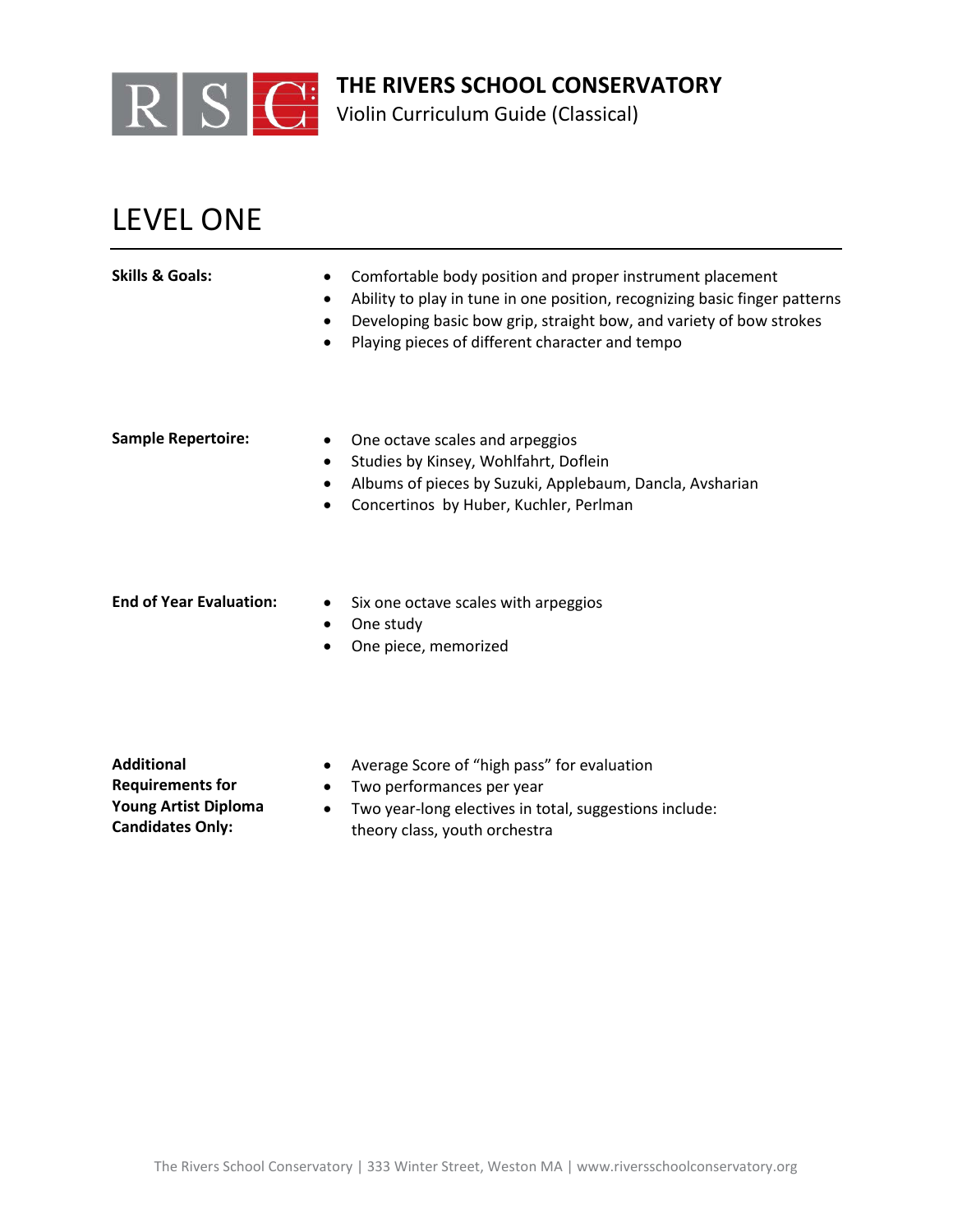

Violin Curriculum Guide (Classical)

## LEVEL TWO

| <b>Skills &amp; Goals:</b>     | Secure and flexible body position (standing and sitting)<br>$\bullet$<br>Mastering positions 1 through 3 and proper shifting<br>$\bullet$<br>Vibrato on long notes, simple double stops and chords<br>Consistent bow grip, comfortable string crossing and bow distribution<br>Variety of phrasing and dynamics |
|--------------------------------|-----------------------------------------------------------------------------------------------------------------------------------------------------------------------------------------------------------------------------------------------------------------------------------------------------------------|
| <b>Sample Repertoire:</b>      | Two octave scales and arpeggios<br>$\bullet$<br>Studies by Mazas, Wohlfahrt, Kayser<br>$\bullet$<br>Pieces by Bohm, Dancla, Mollenhauer<br>Concertos by Accolay, Vivaldi, Komarovsky<br>$\bullet$<br>Sonatas by Haendel, Vivaldi, Locatelli<br>٠                                                                |
| <b>End of Year Evaluation:</b> | Six two octave scales and arpeggios<br>$\bullet$<br>One study<br>٠<br>Two contrasting pieces, one of which needs to be memorized                                                                                                                                                                                |

**Additional Requirements for Young Artist Diploma Candidates Only:**

- Average score of "high pass" for evaluation
- Three performances per year
- Three year-long electives in total, suggestions include: Theory Class, Chamber Music, Youth Orchestra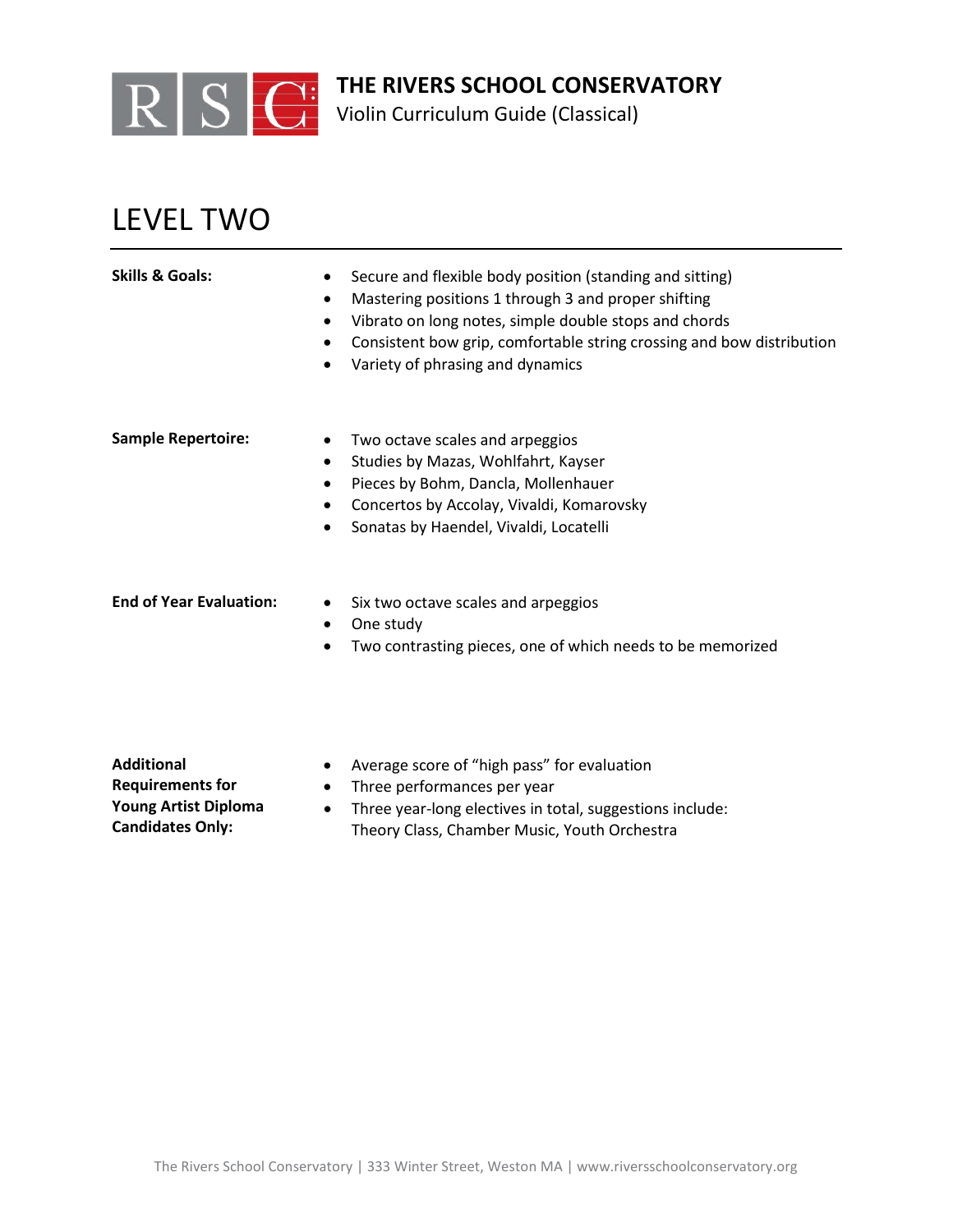

Violin Curriculum Guide (Classical)

## LEVEL THREE

| <b>Skills &amp; Goals:</b>     | Balanced body position, ability to recognize and avoid tension<br>Ability to shift to higher positions<br>Consistent vibrato, comfortable double stops and chords<br>Variety of bowings, including off the string<br>$\bullet$<br>Playing with more expression and making more stylistic choices<br>٠ |
|--------------------------------|-------------------------------------------------------------------------------------------------------------------------------------------------------------------------------------------------------------------------------------------------------------------------------------------------------|
| <b>Sample Repertoire:</b>      | Three octave scales<br>$\bullet$<br>Studies by Kayser, Kreutzer, Mazas, Sitt, Dont op 37<br>$\bullet$<br>Pieces by Kreisler, Monti, deBeriot, Bartok<br>٠<br>Concertos by Bach (Emajor), Haydn (Cmajor), Mozart, Viotti<br>٠<br>Sonatas by Leclair, Tartini, Veracini                                 |
| <b>End of Year Evaluation:</b> | Six three octave scales and arpeggios<br>$\bullet$<br>One study<br>٠                                                                                                                                                                                                                                  |

• Two contrasting pieces, one of which should be memorized

**Additional Requirements for Young Artist Diploma Candidates Only:**

- Average score of "high pass" for evaluation
- Three performances per year
- Three year-long electives in total, suggestions include: Theory Class, Chamber Music, Youth Orchestra